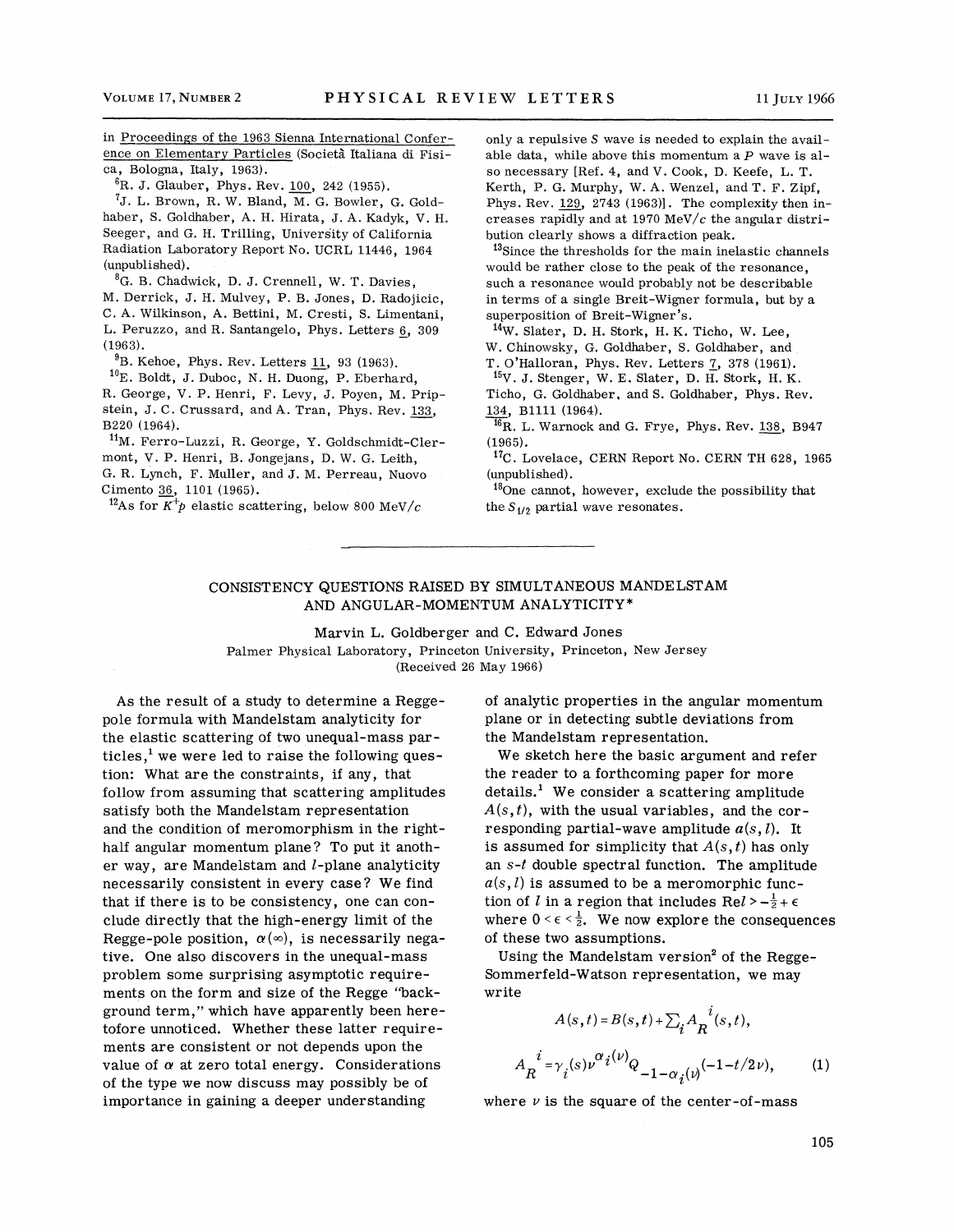momentum (and, hence, determined by s) and

$$
\gamma_i(s)\nu^{\alpha_i(\nu)} = \left[2\alpha_i(\nu) + 1\right]\beta_i(\nu)/\cos\pi\alpha_i(\nu),
$$

where  $\beta_i(v)$  is the actual residue of the pole at  $l = \alpha_j(v)$ . If we include in the summation of Eq. (1) all Regge poles that reach the region  $Rel > -\frac{1}{2} + \epsilon$  for any *s* above threshold, *s*<sub>0</sub>, the background term  $B(s, t)$  will have the property

$$
B(s,t) \le \text{const } t^{-1/2 + \epsilon} \quad (t \to \infty) \tag{2}
$$

for all  $s > s_0$ .

Now the heart of our development comes by imposing upon (1) the requirement of Mandelstam analyticity. Neither  $B(s,t)$  nor the individual pole terms have the correct analyticity, so we require a cancellation between the background and pole terms to produce the desired result (such a cancellation is known to occur in potential scattering). Our approach, roughly speaking, is the following: We consider a given pole term in (1) and correct its analyticity in order to bring it into conformity with the Mandelstam representation. The correction terms can be evaluated explicitly in terms of  $\alpha$  and  $\gamma$ , and the consistency requirement imposed by simultaneous  $l$ -plane and Mandelstam analyticity is that the correction terms be bounded by  $t^{-1/2 + \epsilon}$  as  $t \to \infty$  at least for  $s > s_0$  [that is, that they be of background size and, hence, cancellable by  $B(s, t)$ .

The simplest way to correct the analyticity of a Regge-pole term  $A_R(s,t)$ , in (1) is to evaluate the absorptive part in the t channel,  $D_t(t, s)$ , for  $\nu < 0$  and  $t \gg 0$ . From Eq. (1) we deduce (suppressing the summation)

$$
D_{t}(t, s) = \text{Im}A_{R}(s, t)
$$
  

$$
= -\gamma(\nu)(-\nu)^{\alpha} \sin \pi \alpha Q_{-1-\alpha}(-1-t/2\nu);
$$
  

$$
\nu < 0, t \gg 0.
$$
 (3)

We see that  $D_t(t,s)$  has a cut from  $\nu = -t/4$  to  $\nu = -\infty$  which is at variance with the Mandelstam representation. We remove this cut and also remove a wedge of  $D_t$  for  $\nu > 0$  in order to instate the correct double-spectral-function boundary. The corrected absorptive part  $\bar{D}_t$  can then be written

$$
\tilde{D}_t(s,t) = D_t(s,t) - \frac{1}{2} \int_{-\infty}^{-\frac{1}{4}t} \frac{d\nu'}{\nu' - \nu} \gamma(s') (-\nu')^{\alpha} \sin \pi \alpha(s') P\left(-1 - \frac{t}{2\nu'}\right) - \frac{1}{\pi} \int_0^{d/(t-t_0)} \frac{d\nu'}{\nu' - \nu} \operatorname{Im} D_t(t,s),\tag{4}
$$

where *d* is a constant and  $t_0$  is the correct *t* threshold. Equation (4) explicitly assumes equal masses with  $\nu = (s/4)-M^2$ . We shall give the corresponding formula for unequal masses in a moment. A Regge formula having Mandelstam analyticity can now be written

$$
R(s,t) = \frac{1}{\pi} \int_{t_0}^{\infty} \frac{dt'}{t'-t} D_t(t',s).
$$
 (5)

Our consistency condition now requires that  $R(s,t)$ - $A_R(s,t)$  be bounded by  $t^{-1/2+\epsilon}$  for asymptotic *t.* To check this, it is easy to see that to within terms of order  $t^{-1}$ , the difference  $R-A_R$  is asymptotically of the same order as  $\tilde{D}_t(t,s)-D_t(t,s)$ . From Eq. (4) we conclude by direct calculation

$$
\tilde{D}_t(t,s) - D_t(t,s) \sim c_1 t^{\alpha(\infty)} + c_2 t^{-3/2} \quad (t \to \infty), \quad (6)
$$

where  $c_1$  and  $c_2$  are independent of t. For consistency, we must have  $\alpha(\infty) < -\frac{1}{2} + \epsilon$  and thus necessarily  $\alpha(\infty) < 0$ . This means that for certain trajectories of appropriate signature, such

as the Pomeranchuk trajectory, there will be ghost states.

In the case of unequal masses, a correction term in addition to the two given in Eq. (6) is required. The reason is kinematical, since for unequal masses,  $\nu=[s-(M-\mu)^2][s-(M+\mu)^2]/2$ 4s. This introduces into  $D_t(t,s)$  [Eq. (3)] an additional spurious cut from  $s = 0$  to  $s = r^2/u$  $(r=M^2-\mu^2)$  which must be removed. The new correction term has the form

$$
\operatorname{const} \int_{r^2/(2-s-t)}^0 \frac{ds'}{s'-s} \gamma(s') (-\nu')^{\alpha}
$$
  
× sinπα(s')P<sub>α</sub> $\left(-1 - \frac{t}{2\nu'}\right)$ ,

where  $\Sigma = 2(M^2 + \mu^2)$ . As  $t \rightarrow \infty$  this new term is proportional to  $t^{\alpha(0)-1}$ . Again in line with our consistency argument, this term, being a correction to the  $Q$  term in (3) required to bring about the correct Mandelstam analyticity, must be background size. That is,

$$
\alpha(0)-1<-\frac{1}{2}+\epsilon,
$$
  
\n
$$
\alpha(0)<\frac{1}{2}+\epsilon.
$$
\n(7)